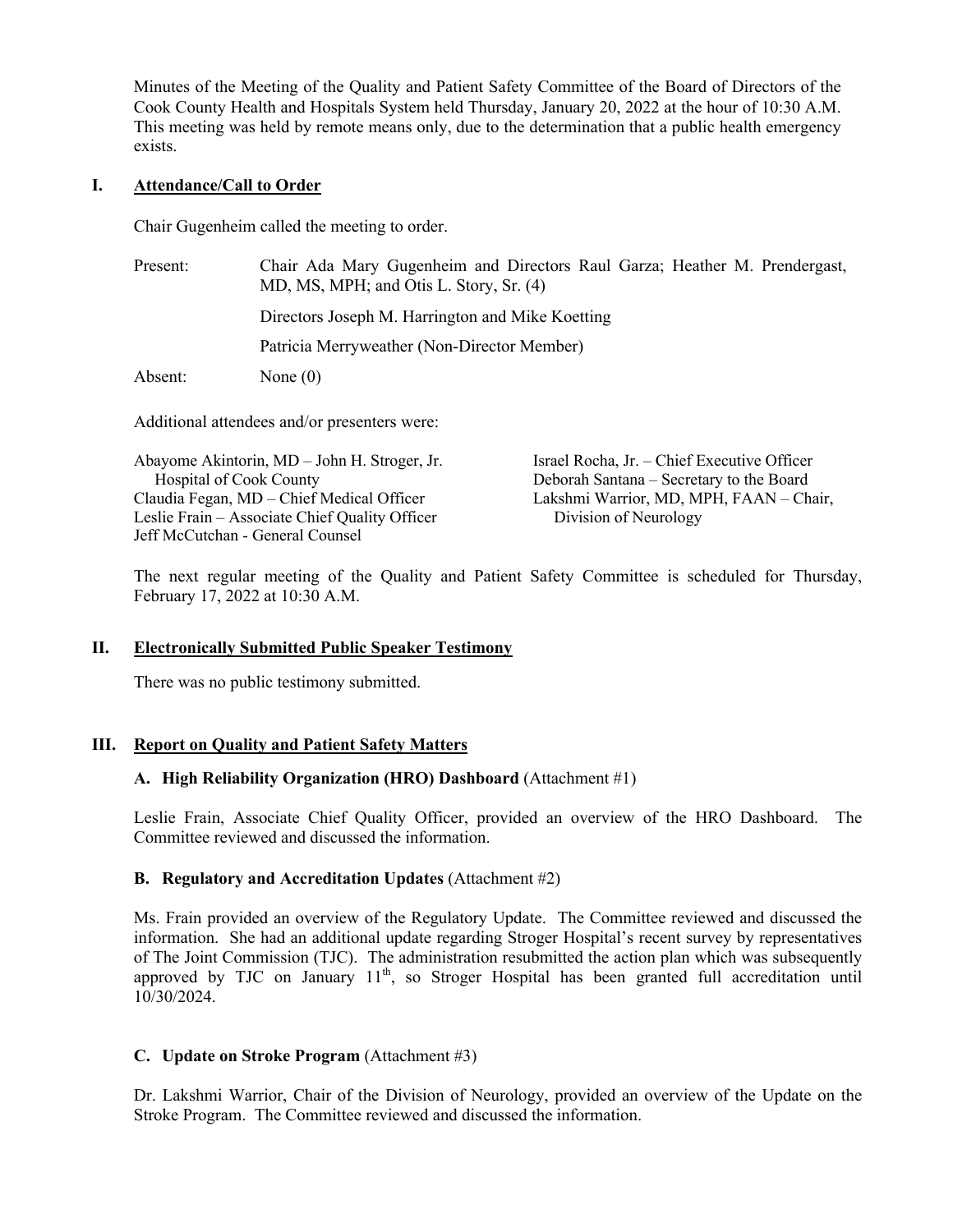## **IV. Action Items**

**NOTE: action was taken on Agenda Items IV(B) and IV(C) in one (1) combined motion.**

**A. Approve appointments and reappointments of Stroger Hospital Department Chair(s) and Division Chair(s)**

None were presented for consideration.

### **B. Executive Medical Staff (EMS) of Stroger Hospital and Medical Executive Committee (MEC) of Provident Hospital Matters**

- **i.** Receive report from EMS President
	- Receive summary of Stroger Hospital-Wide Quality Improvement and Patient Safety Committee (Attachment #4)
	- Approve Stroger Hospital Medical Staff Appointments/Reappointments/Changes (Attachment #5)
- **ii.** Receive report from MEC President
	- Receive summary of Provident Hospital Quality and Performance Improvement Committee (Attachment #4)
	- Approve Provident Hospital Medical Staff Appointments/ Reappointments/Changes (Attachment #5)

Dr. Abayomi Akintorin, President of the EMS of John H. Stroger, Jr. Hospital of Cook County, presented the informational Stroger Hospital-Wide Quality Improvement and Patient Safety Committee summary; he also presented the proposed Stroger Hospital medical staff action items for the Committee's consideration.

Dr. Marlon Kirby, President of the MEC of Provident Hospital of Cook County, was unable to attend the meeting due to clinical responsibilities, so Chair Gugenheim noted that the proposed Provident Hospital Medical Staff Appointments/Reappointments/Changes is being presented for the Committee's consideration and the summary of the Provident Hospital Quality and Performance Improvement Committee is included in the meeting materials.

# **C. Minutes of the Quality and Patient Safety Committee Meeting, December 9, 2021**

Chair Gugenheim inquired whether any corrections needed to be made to the minutes.

### **D. Any items listed under Sections IV and V**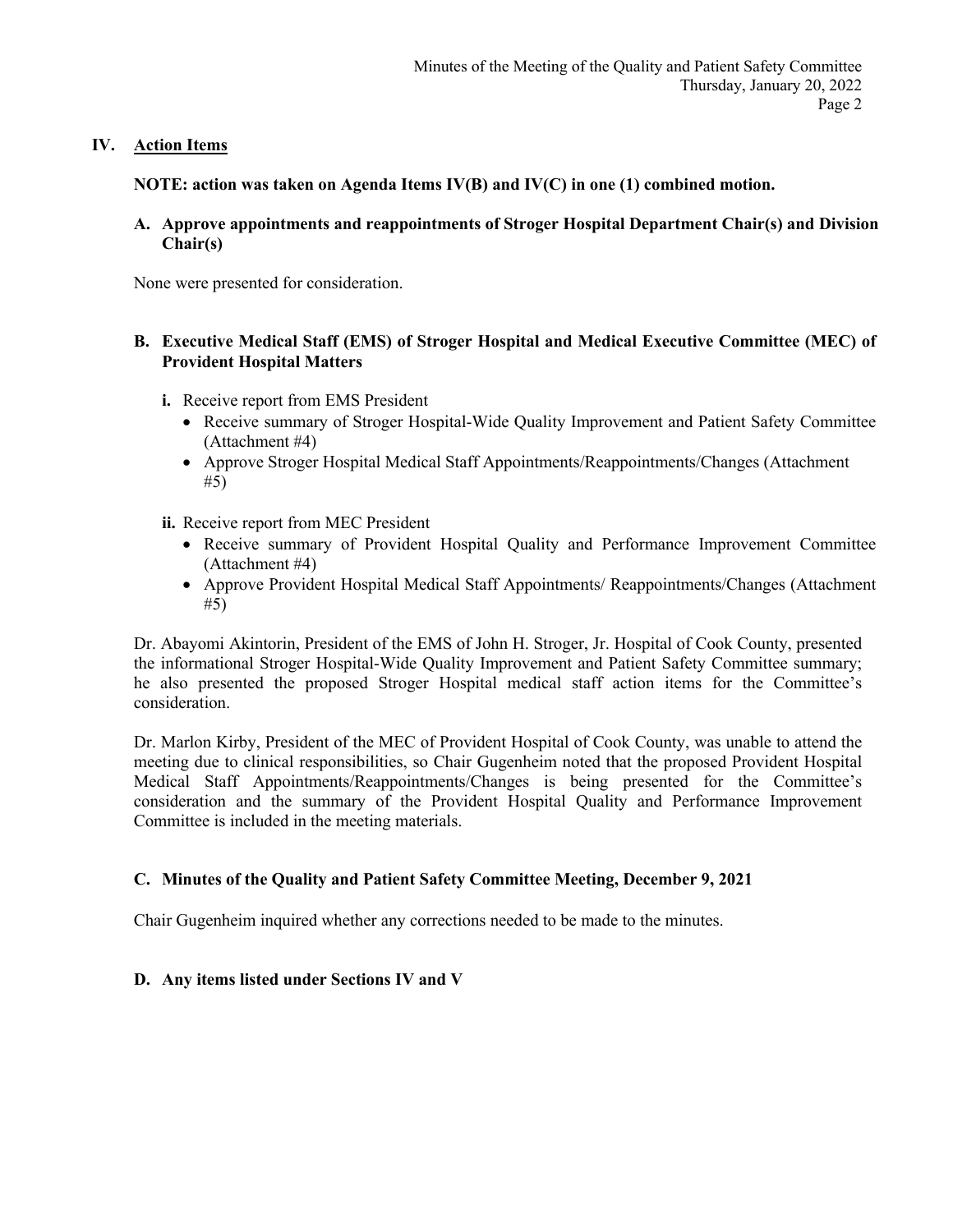### **IV. Action Items (continued)**

Director Garza, seconded by Director Prendergast, moved the following:

- Approve Item IV(B) Stroger Hospital medical staff appointments, reappointments and changes;
- Approve Item IV(B) Provident Hospital medical staff appointments, reappointments and changes;
- Accept Item IV(C) December 9, 2021 Quality and Patient Safety Committee Meeting Minutes

A roll call vote was taken, the votes of yeas and nays being as follows:

Yeas: Chair Gugenheim and Directors Garza and Prendergast (3)

Nays: None (0)

Absent: Director Story (1)

THE MOTION CARRIED UNANIMOUSLY.

### **V. Closed Meeting Items**

- **A. Stroger Hospital and Provident Hospital Medical Staff Appointments / Re-appointments / Changes**
- **B. Claims, Litigation and Quality and Patient Safety Matters**
- **C. Matters protected under the federal Patient Safety and Quality Improvement Act of 2005 and the Health Insurance Portability and Accountability Act of 1996**

The Committee did not recess into a closed meeting.

# **VI. Adjourn**

As the agenda was exhausted, Chair Gugenheim declared the meeting ADJOURNED.

> Respectfully submitted, Quality and Patient Safety Committee of the Board of Directors of the Cook County Health and Hospitals System

XXXXXXXXXXXXXXXXXXXXXX Ada Mary Gugenheim, Chair